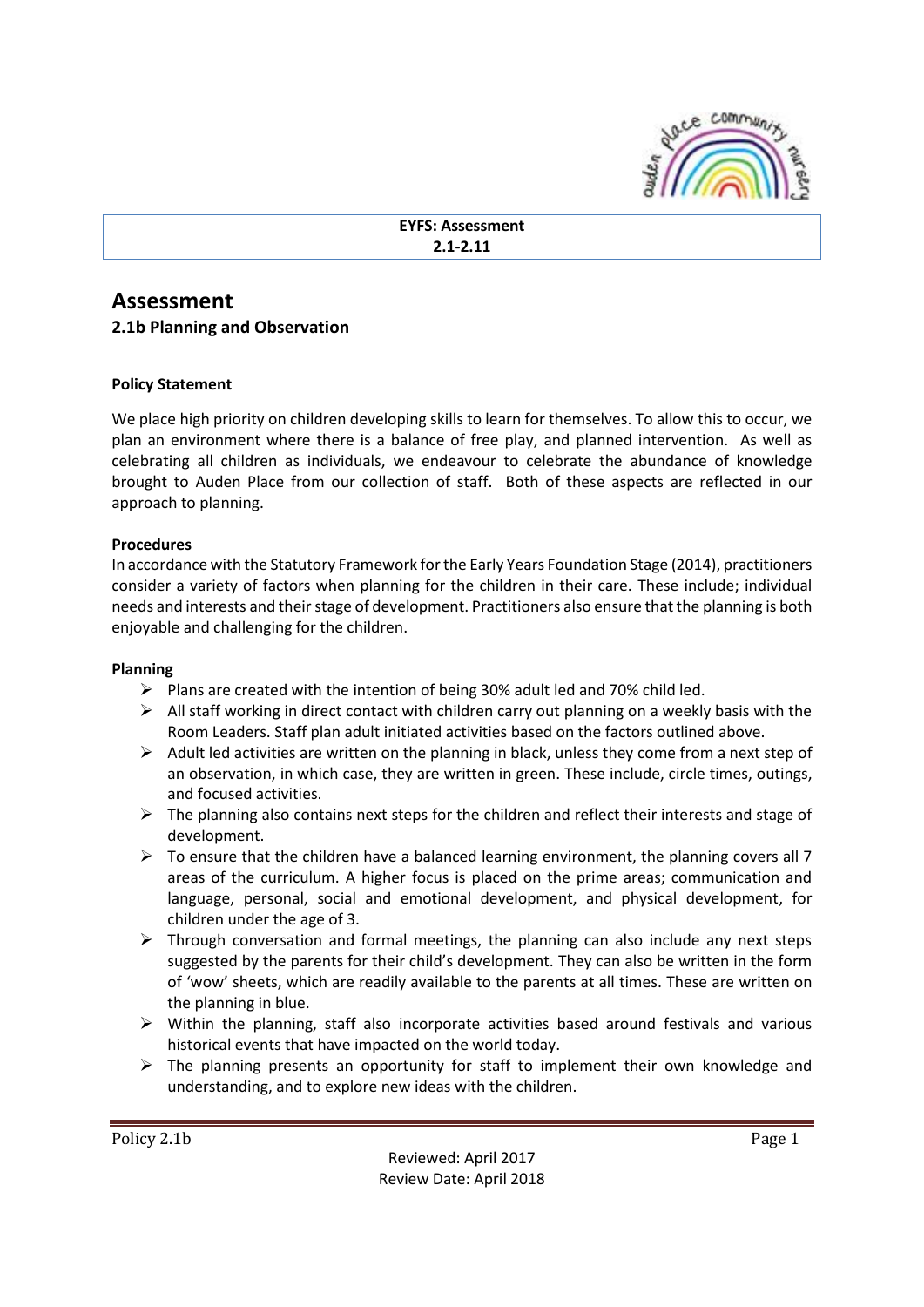$\triangleright$  The plans for children's activities are kept in a parent friendly place, usually by the door to the room, or in the stairwell. These plans are filed by the Room Leaders at the end of the following week.

Below is an outline of the adult led activities incorporated into the weekly planning.

Circle times

- Each room has a certain time in the day when they do 'circle times'. Children are split into groups according to their varying needs. Each group has a maximum of 7 children, ensuring that the children have the best possible access to the activity, and allowing the staff leading the group to be able to engage in 'touch and praise'.
- Circle times encourage children to develop their speech and language, often beginning with a song or activity in which they can say hello to all of their peers.
- A speech and language circle time is always carried out in both the Sunshine and the Star Rooms.

Focused Activities

- All staff conduct focused activities. The learning intentions for these are pre-planned with the Curriculum Manager.
- Focused activities happen once a day in each room.
- When staff are conducting a focused activity, they wear a black apron to communicate to staff and parents that they are not to be disturbed.
- Room Leaders ensure that all staff are contributing to focused activities, and that all children are receiving activities specifically planned for them.

## **Outings**

- All staff plan to lead at least 4 outdoor activities a month.
- All rooms go on an outing within the local area at 10am every day.
- Depending on ratios and weather, rooms also go on outings throughout other times of the day.
- Outdoor activities also take place daily in the baby garden, and on the roof garden.
- Outdoor plans state what the children are going to be doing, and include a learning intention for the activity. The learning intention is linked to the curriculum

5:30 Club (This happens every day, but is not included on the planning) All rooms have a 5.30 club, in which children come together in a range of ways which could include; reading stories, engaging in movement, singing songs, mark making and reflecting on the day. The children also have snack as part of this.

## **Observations**

- $\triangleright$  Each child receives snapshot observations for every area of the curriculum each month. These are usually written by their key-person and are linked directly to the curriculum.
- $\triangleright$  Staff then analyse the child's learning, denoting a schema, the characteristic of effective learning and their well-being and involvement levels.